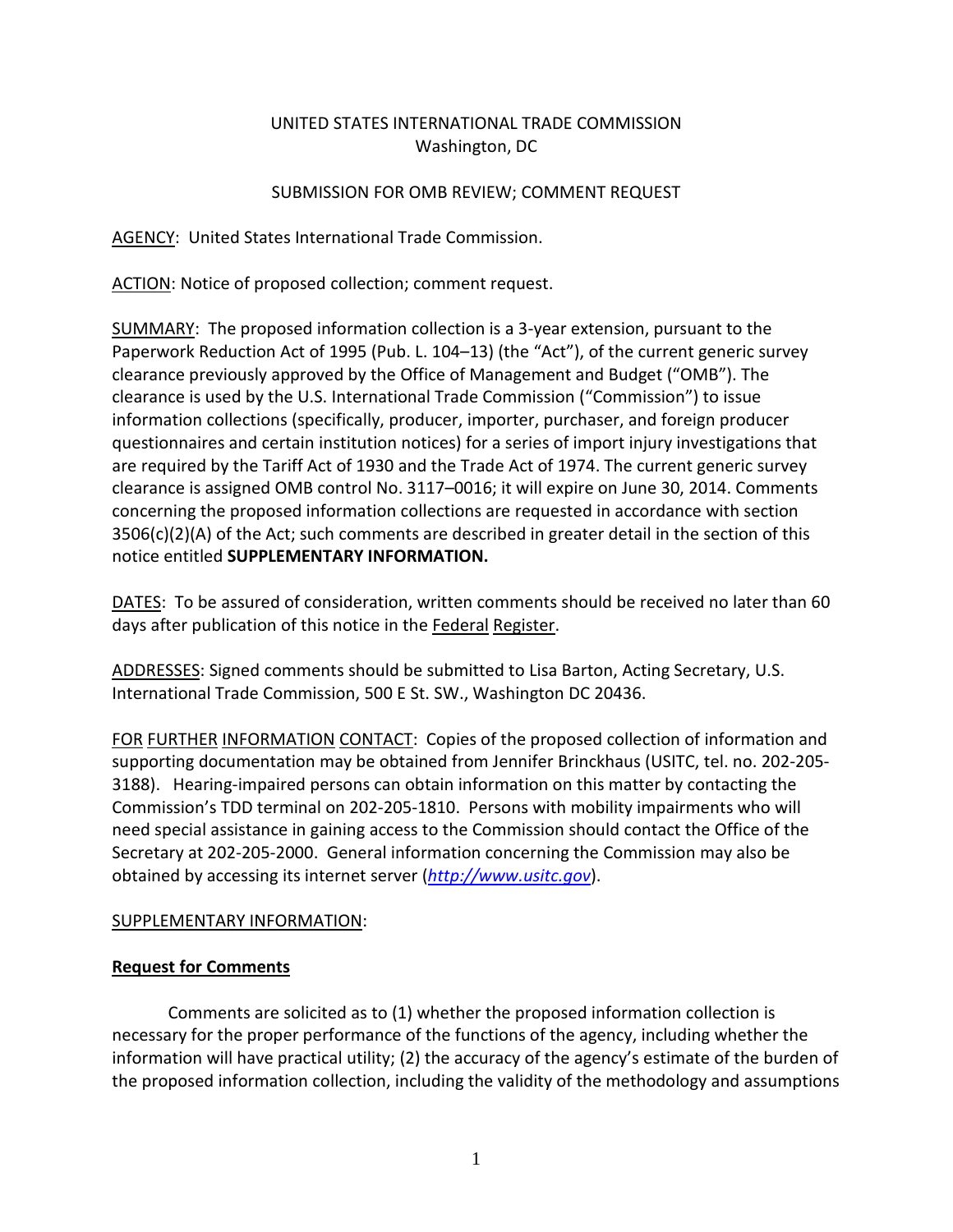used; (3) the quality, utility, and clarity of the information to be collected; and (4) minimization of the burden of the proposed information collection on those who are to respond (including through the use of appropriate automated, electronic, mechanical, or other technological forms of information technology, e.g., permitting electronic submission of responses).

#### **Summary of the Proposed Information Collections**

### *(1) Need for the Proposed Information Collections*

The information requested in questionnaires and five-year sunset review institution notices issued under the generic survey clearance is utilized by the Commission in the following statutory investigations: Antidumping duty, countervailing duty, escape clause, North American Free Trade Agreement (NAFTA) safeguard, market disruption, and interference with programs of the U.S. Department of Agriculture (USDA). The Commission's generic survey clearance to issue questionnaires will not apply to repetitive questionnaires such as those issued on a quarterly or annual basis or to other investigations and research studies conducted under section 332 of the Trade Act of 1974. The information provided by firms in response to the questionnaires provides the basis for the Commission's determinations in the above-cited statutory investigations. The submitted data are consolidated by Commission staff and provided to the Commission in the form of a staff report. In addition, in the majority of its investigations, the Commission releases completed questionnaires returned by industry participants to representatives of parties to its investigations under the terms of an administrative protective order, the terms of which safeguard the confidentiality of any business proprietary or business confidential information. Representatives of interested parties also receive a confidential version of the staff report under the administrative protective order. Subsequent party submissions to the Commission during the investigative process are based, in large part, upon their review of the information collected. Included in the proposed generic clearance are the institution notices for the five-year sunset reviews of antidumping and countervailing duty orders and suspended investigations. Responses to the institution notices will be evaluated by the Commission and form much of the record for its determinations to conduct either expedited or full five-year sunset reviews of existing antidumping and countervailing duty orders.

## *(2) Information Collection Plan*

Questionnaires for specific investigations are sent to all identified domestic producers manufacturing the product(s) in question. Importer and purchaser questionnaires are also sent to all substantial importers/purchasers of the product(s). Finally, all foreign manufacturers of the product(s) in question that are represented by counsel are sent questionnaires, and, in addition, the Commission attempts to contact any other foreign manufacturers, especially if they export the product(s) in question to the United States. Firms receiving questionnaires include businesses, farms, and/or other for-profit institutions; responses by domestic firms are mandatory. The institution notices for the five-year sunset reviews are published in the **Federal**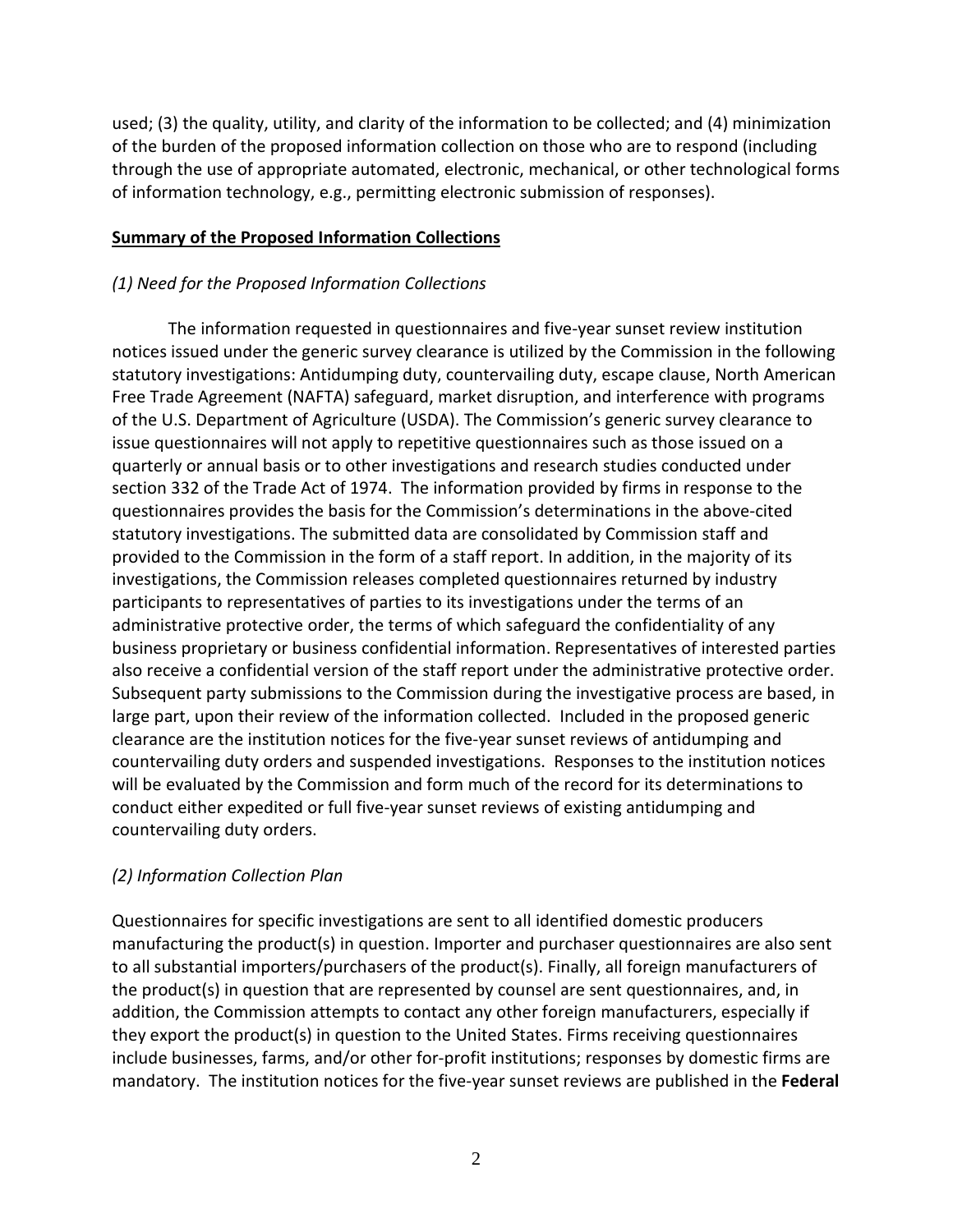**Register** and solicit comment from interested parties (i.e., U.S. producers within the industry in question as well as labor unions or representative groups of workers, U.S. importers and foreign exporters, and involved foreign country governments).

## *(3) Description of the Information To Be Collected*

Although the content of each questionnaire will differ based on the needs of a particular investigation, questionnaires are based on long-established, generic formats. Producer questionnaires generally consist of the following four parts: (part I) General questions relating to the organization and activities of the firm; (part II) data on capacity, production, inventories, employment, and the quantity and value of the firm's shipments and purchases from various sources; (part III) financial data, including income-and-loss data on the product in question, data on asset valuation, research and development expenses, and capital expenditures; and (part IV) pricing and market factors. (Questionnaires may, on occasion, also contain part V, an abbreviated version of the above-listed parts, used for gathering data on additional product categories.) Importer questionnaires generally consist of three parts: (part I) General questions relating to the organization and activities of the firm; (part II) data on the firm's imports and the shipment and inventories of its imports; and (part III) pricing and market factors similar to that requested in the producer questionnaire. Purchaser questionnaires generally consist of five parts: (part I) General questions relating to the organization and activities of the firm; (part II) data concerning the purchases of the product by the firm; (part III) market characteristics and purchasing practices; (part IV) comparisons between imported and U.S.-produced product; and (part V) actual purchase prices for specific types of domestic and subject imported products and the names of the firm's vendors. Foreign producer questionnaires generally consist of (part I) general questions relating to the organization and activities of the firm; (part II) data concerning the firm's manufacturing operations; and may include (part III) market factors. The notices of institution for the five-year sunset reviews include 11 specific requests for information that firms are to provide if their response is to be considered by the Commission.

## *(4) Estimated Burden of the Proposed Information Collection*

The Commission estimates that information collections issued under the requested generic clearance will impose an average annual burden of 173,094 burden hours on 4,929 respondents (i.e., recipients that provide a response to the Commission's questionnaires or the notices of institution of five-year sunset reviews). Table 1 lists the projected annual burden for each type of information collection for the July 2014– June 2017 period.

# *(5) Minimization of Burden*

The Commission periodically reviews its investigative processes, including data collection, to reduce the information burden. Questionnaires clearly state that estimates are acceptable for certain items. They are designed in part with check-in type formats to simplify the response. The reporting burden for smaller firms is reduced in that the sections of the